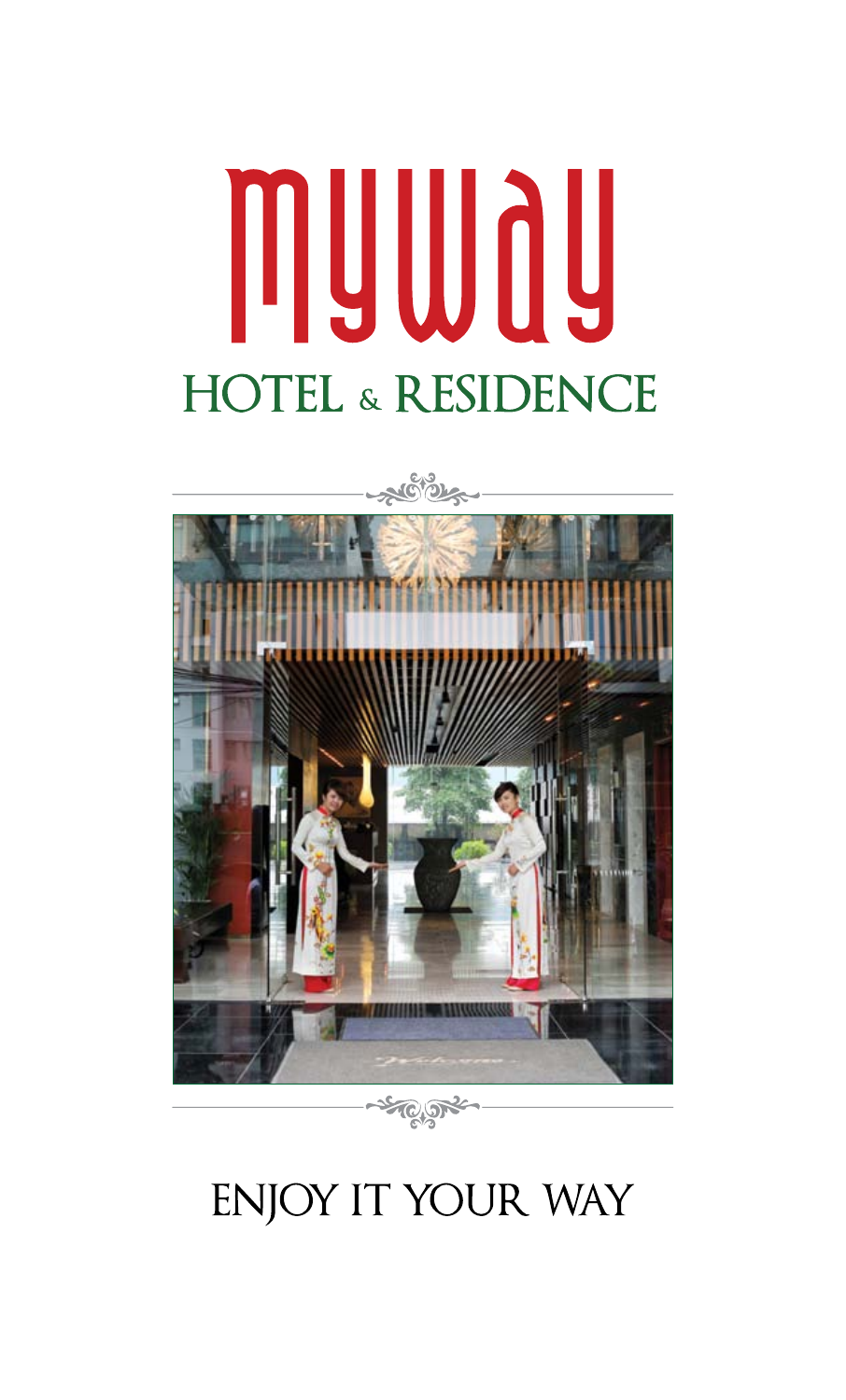

Experience the art of fine living at My Way Hotel & Residence with a distinguished and elegant design. The embodiment of sophisticated luxury is ideally located at Duy Tan Street in a peaceful business zone of Cau Giay district, Hanoi.

Elegantly understated hotel rooms and serviced apartments with staff dedicated to ensure a remarkable stay make our place exceptional. Regardless of the purpose for your visit, My Way Hotel & Residence is different from any other residence you've ever been.

Our classic Hotel & Residence offers unrivalled services, modern lifestyle amenities and superb dining for discriminating business and leisure travelers.

# Services & Facilities



We at My Way Hotel & Residence strive to facilitate our quests with every basic requirement during their stay with us. The spacious design of rooms and apartments and access to it right from the basement and with two roadway entrances to our gorgeous lobby will definitely let you have an ideal experience.

Guests will have unlimited and frequent access to all of our outlets including Buffet restaurant, Café lounge, Gymnasium and especially our IL Vino - Finest wine cellar in town.

#### Our services are entirely to accommodate your every single demand!

24 hours Reception \* \* Airport Transfer Services Travel Desk \* \* Car Rental Secretarial Services \* \* Post and Courier Services Doctor on Call Services \* \* Laundry Services Privilege to our golf Course \* \* In-room Dining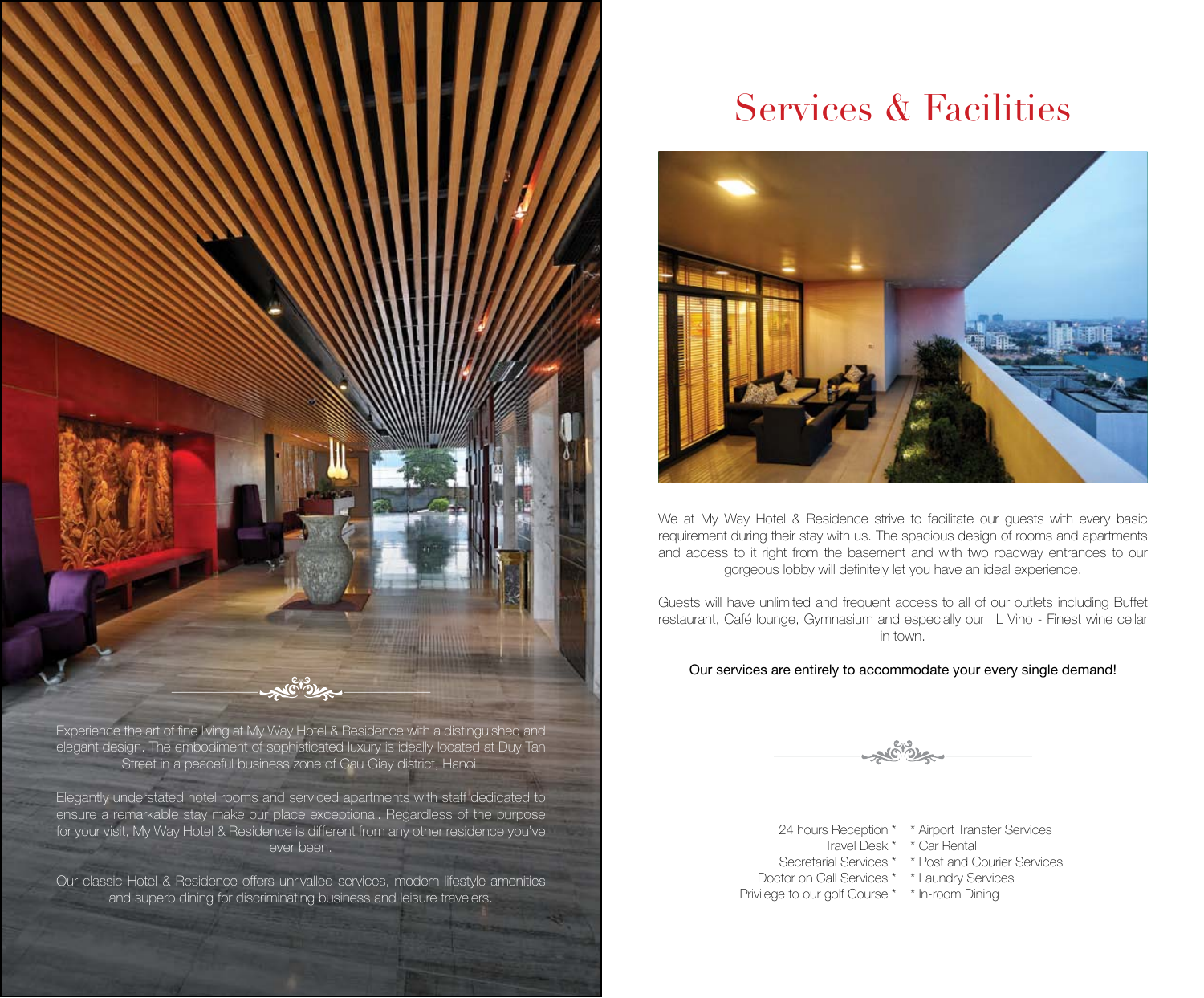### Hotel Accommodation

Our hotel rooms are designed spaciously offering you an engaging space for working, relaxing and dining all in the new business center of Hanoi City.

Modern, spacious bathrooms are exquisitely designed to offer complete flexibility with the choice of remaining private.





# Amenities



*Balcony Enhanced work desk with lighting Marble bath Iron/ironing board upon request Minibar 37 inch or larger LCD TV Individual heat control Daily amenities Mineral water upon request Oversized work desk Personal safe IDD Telephone Hairdryer Coffee maker Cable/satellite TV channels High-speed Internet access Individual air conditioning control 24-hour concierge*

*Maximum guests per room: 2*



# Studio Deluxe Apartment

Luxury with spacious 58 square meters, large bathroom with living room and balcony enclosed. A residence for living not only for sleeping.

Designed with exclusive ideal touch for a King size bed that sleeps two.



# Executive Apartment

Contemporary luxury greets all who step into this 60-68 sqm 1 bedroom apartment, from the open plan design, architecturally designed bathroom and private balcony with view to high-speed highway bridge. One king size bed boasts custom-made cotton linens, while residential amenities include 40-inch LCD TV.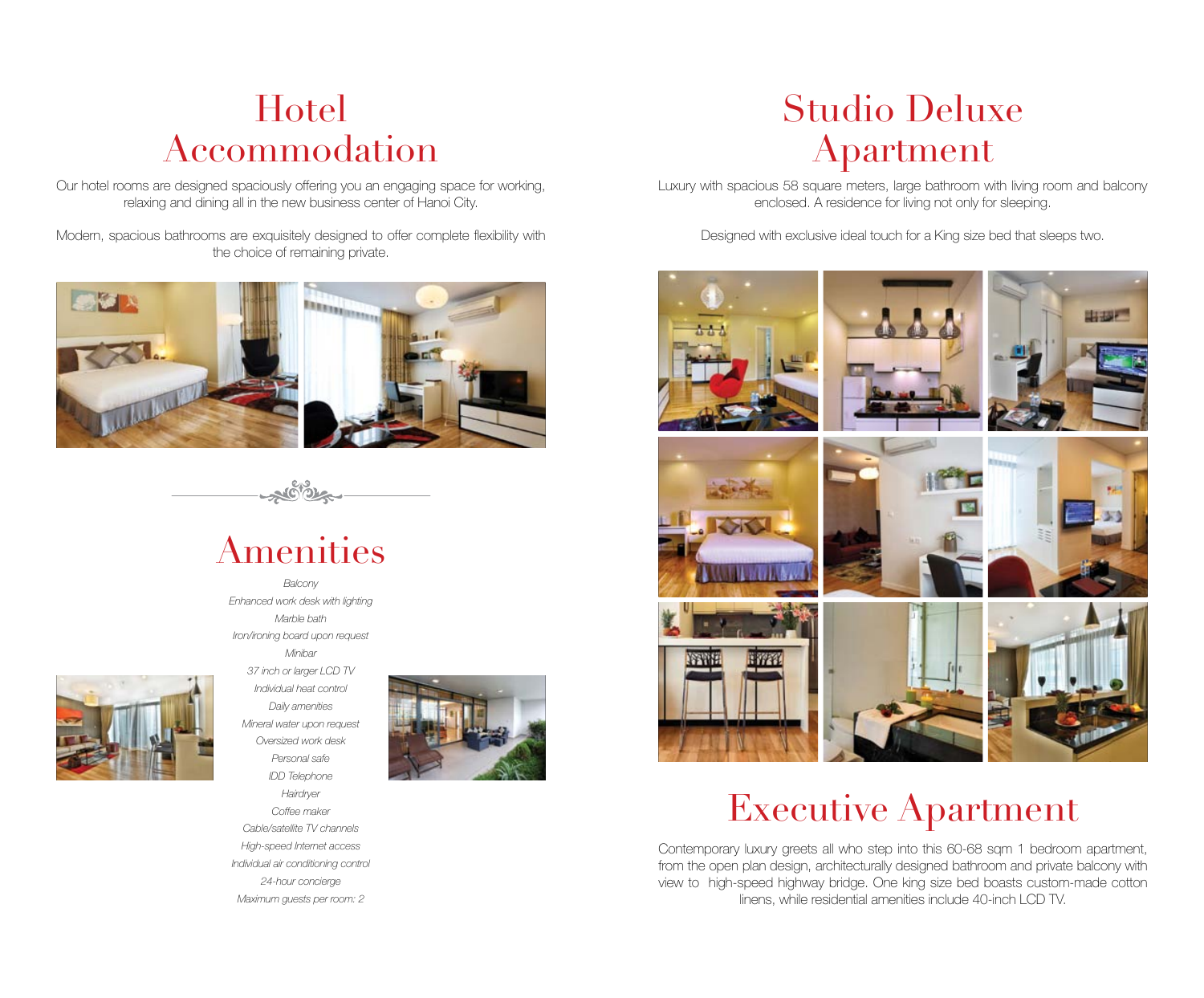



# My Way Suite Royal Suite

One bedroom with 105 square meters large lavish and spacious suite apartment with Jacuzzi and sauna enclosed.

With 188 square meters of spacious furnishing with large living room and a balcony garden attached overlooking the surroundings of the city's skyscrapersand Skyway Bridge.



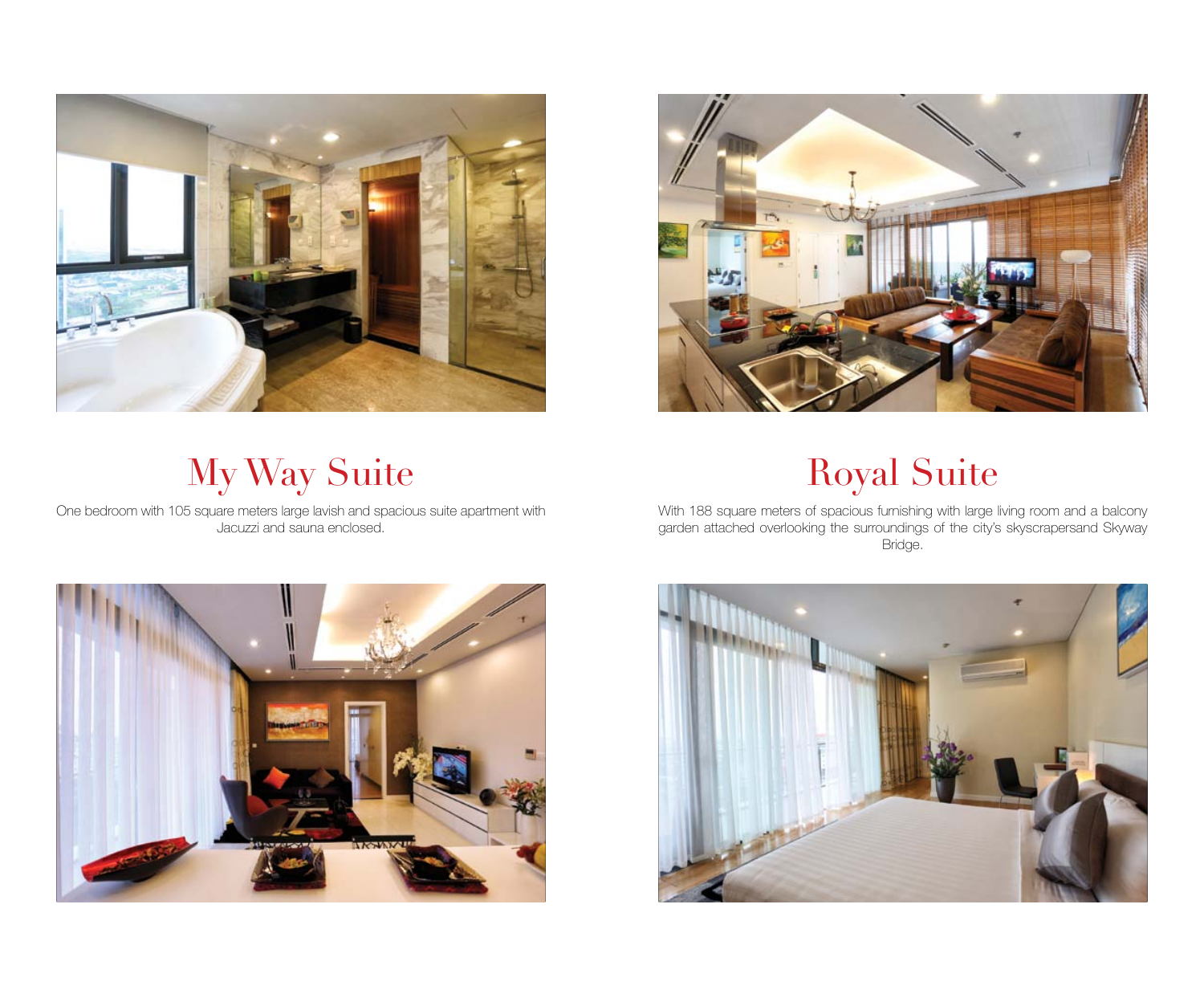

Melodious Cafeteria located at M floor offering a lavish space for both in privacy and public lounge. With lively music making you feel like family; take your time, enjoy the hospitality and have the best cup of coffee you've ever had.

#### Gym

Well equipped Gym with international set up of automatic and manual electronic instruments. Work out, get fit and stay healthier with My Way.





# $\mathop{\rm Cafe}\limits_{\rm bd\ at\ M\ floor\ offering\ a\ lawish\ space\ for\ both\ in\ privacy\ and} } \mathop{\rm Resa}$

Featuring the flavors, colors and the aromas of authentic Vietnamese and International cuisines in a state-of-the art architectural setting.

From early morning breakfast to the late night dining, our restaurant offers series of sophisticated culinary and beverage experiences with your own privacy.

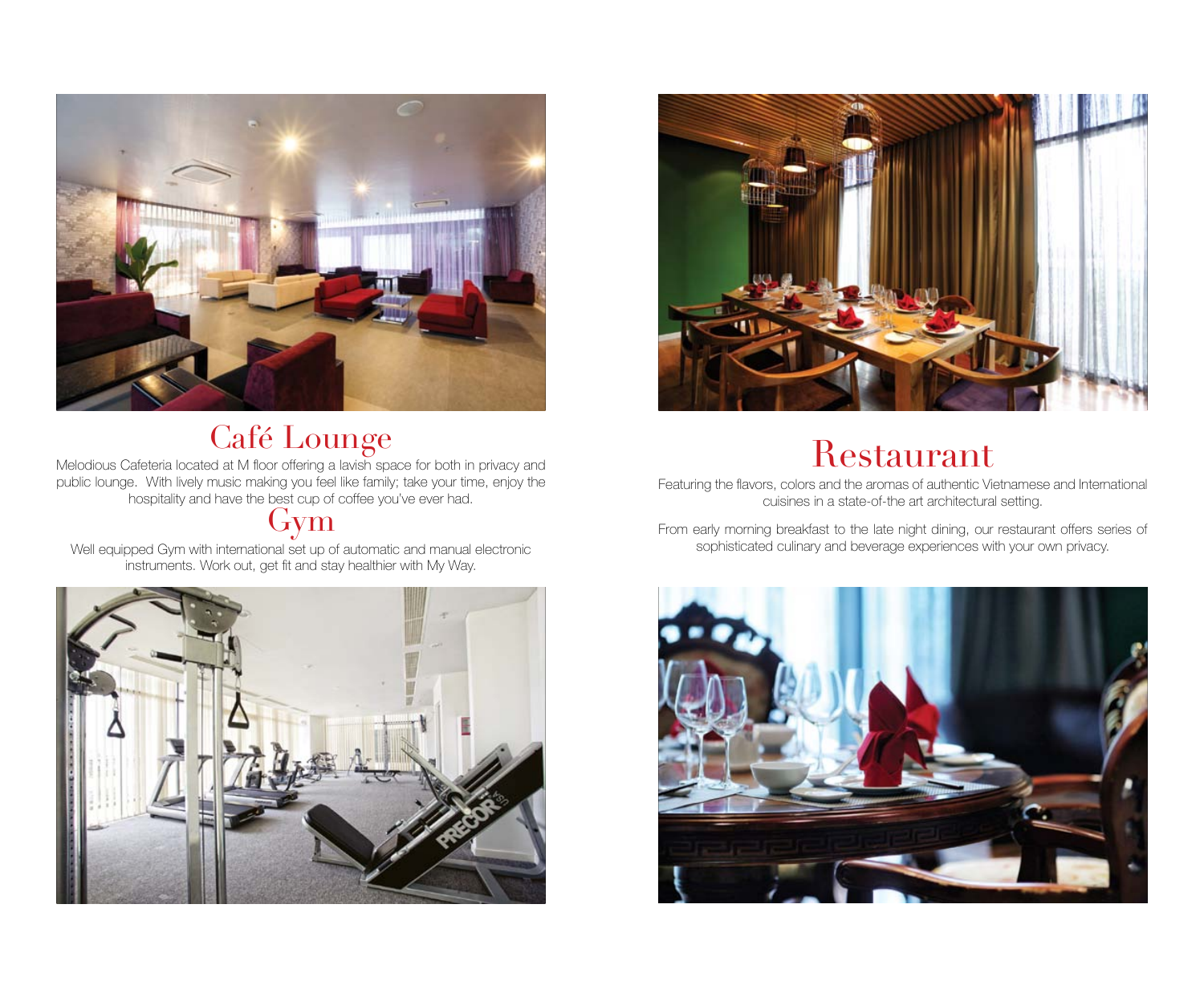

**ANOTORY** 



### IL Vino Finest wine cellar in town

Imagine a Cigar, Wine and Music with thrilling romance; our IL Vino will take you to a place that could be beyond imaginations.